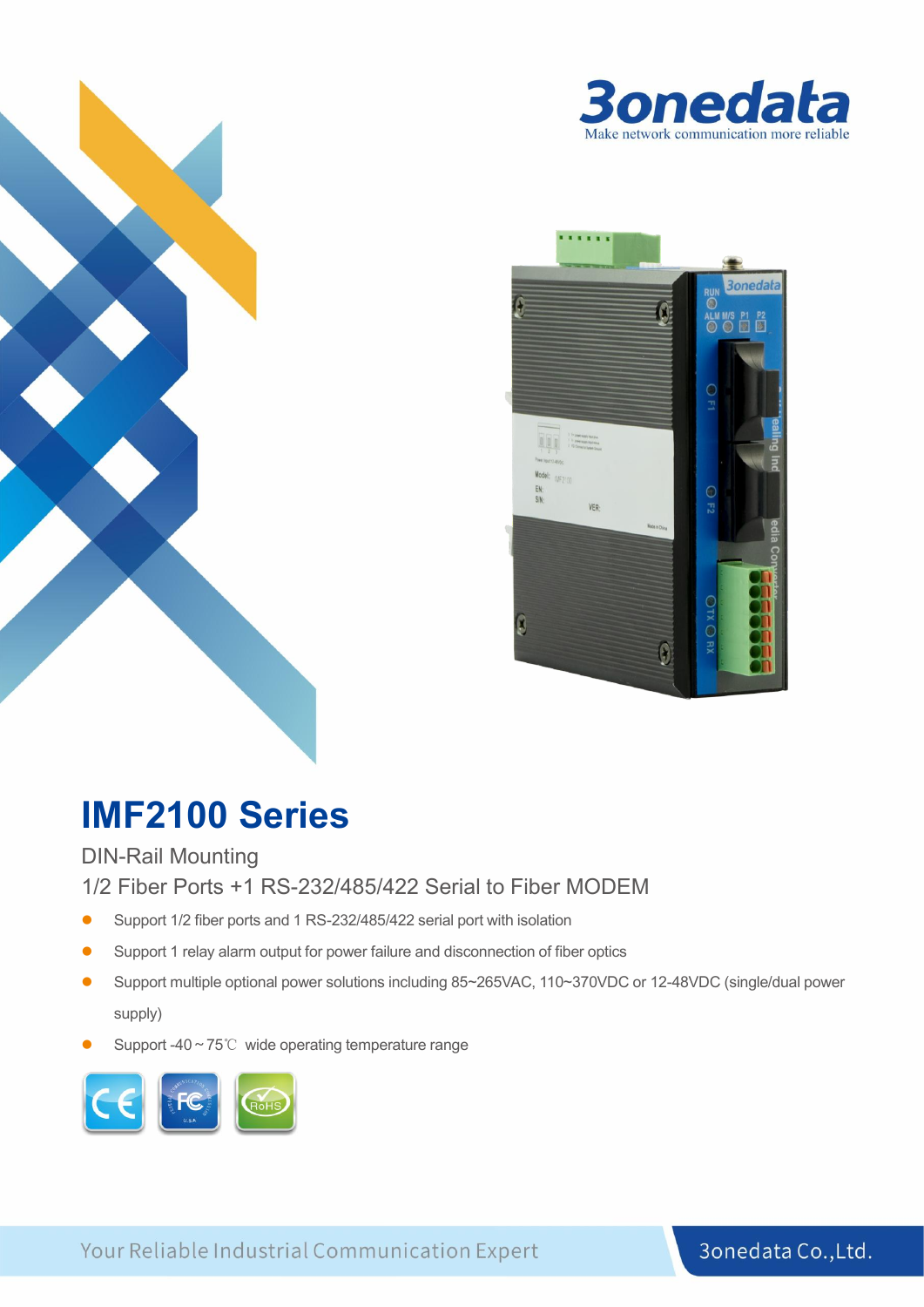### **Introduction**

IMF2100 series are 1/2 fiber ports + 1 RS-232/485/422 serial to fiber MODEM. They convert RS-232/485/422 serial port signal to optical signal and provide users with RS-232/485/422 serial port to implement transparent end-to-end transmission. This series provide 1 or 2 fiber ports with ring network function,1 RS-232/485/422 serial port and multiple optional power solutions like 85~265VAC, 110~370VDC or 12-48VDC (single/dual power supply). They adopt DIN-Rail mounting, which can meet the requirements of different scenes.

The DIP switch could implement functions like Master/Slave option, RS-485 terminal resistance enablement, relay alarm of power failure and fiber optics disconnection (notes: power supply alarm is only for dual power supply product), etc. when fiber optics disconnects or dual power supply fails, ALM indicator would be bright and send alert, at the same time the alarm device connecting to the relay would sent alert for quick trouble shooting on the scene. Hardware adopts fanless, low power consumption, wide temperature and voltage design and has passed rigorous industrial standard tests, which can suit for the industrial scene environment with harsh requirements for EMC. It can be widely used in various situations like industrial control, process control, traffic control and intelligent residential district, and particularly applicable to bank, electricity, departments and systems that have special requirements relating to electromagnetic interference environment.

### **Dimension**

Unit:mm

IMF2100-1F-1DI(3IN1)-TB-P(12-48VDC), IMF2100-1F-1DI(3IN1)-TB-P(85-265VAC)



IMF2100-2F-1DI(3IN1)-TB-2P(12-48VDC)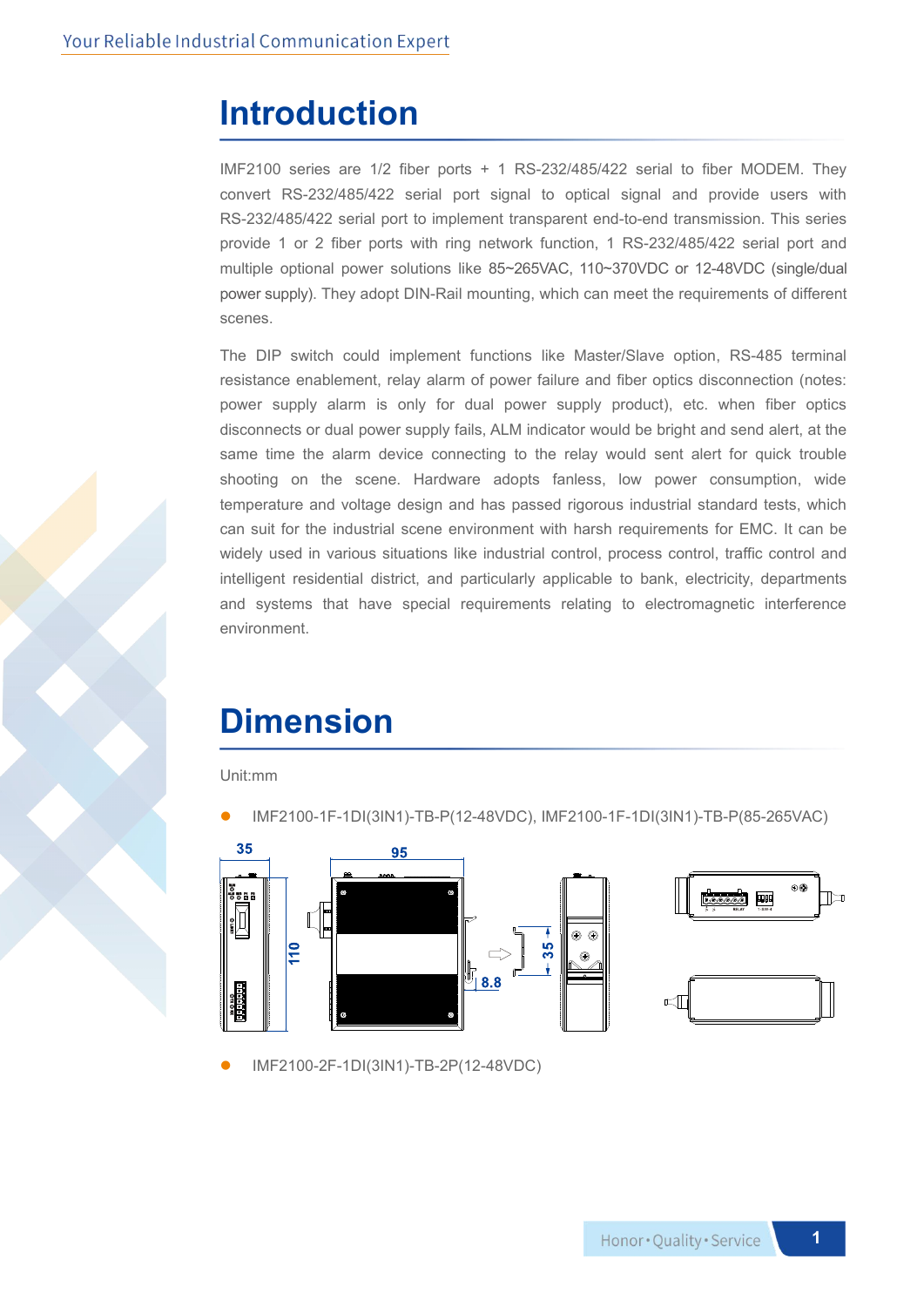#### Your Reliable Industrial Communication Expert



IMF2100-2F-1DI(3IN1)-TB-P(110-370VDC), IMF2100-2F-1DI(3IN1)-TB-P(85-265VAC)



## **Specification**

Fiber Port Interface quantity: 1/2 (support ring network) Fiber port: optional SC/FC/ST interface Transmission distance: Multimode: 2km Single mode: 20/40/60km Transmission wavelength: Multimode: 1310nm Single mode: 1310nm or 1550nm Serial Port Standard: EIA RS-232C, RS-485, RS-422 Serial port: 1 RS-232/485/422 serial port, can't be used simultaneously RS-232 signal: RXD, TXD, GND RS-485 signal: D+, D-, GND RS-422 signal: T+, T-, GND, R+, R- Baud rate: 300~115200bps Data bit: 5bit, 6bit, 7bit, 8bit Stop bit: 1bit, 1.5bit, 2bit Check bit: None, Even, Odd, Space, Mark Interface type: 7-pin 3.81mm pitch terminal block

**2**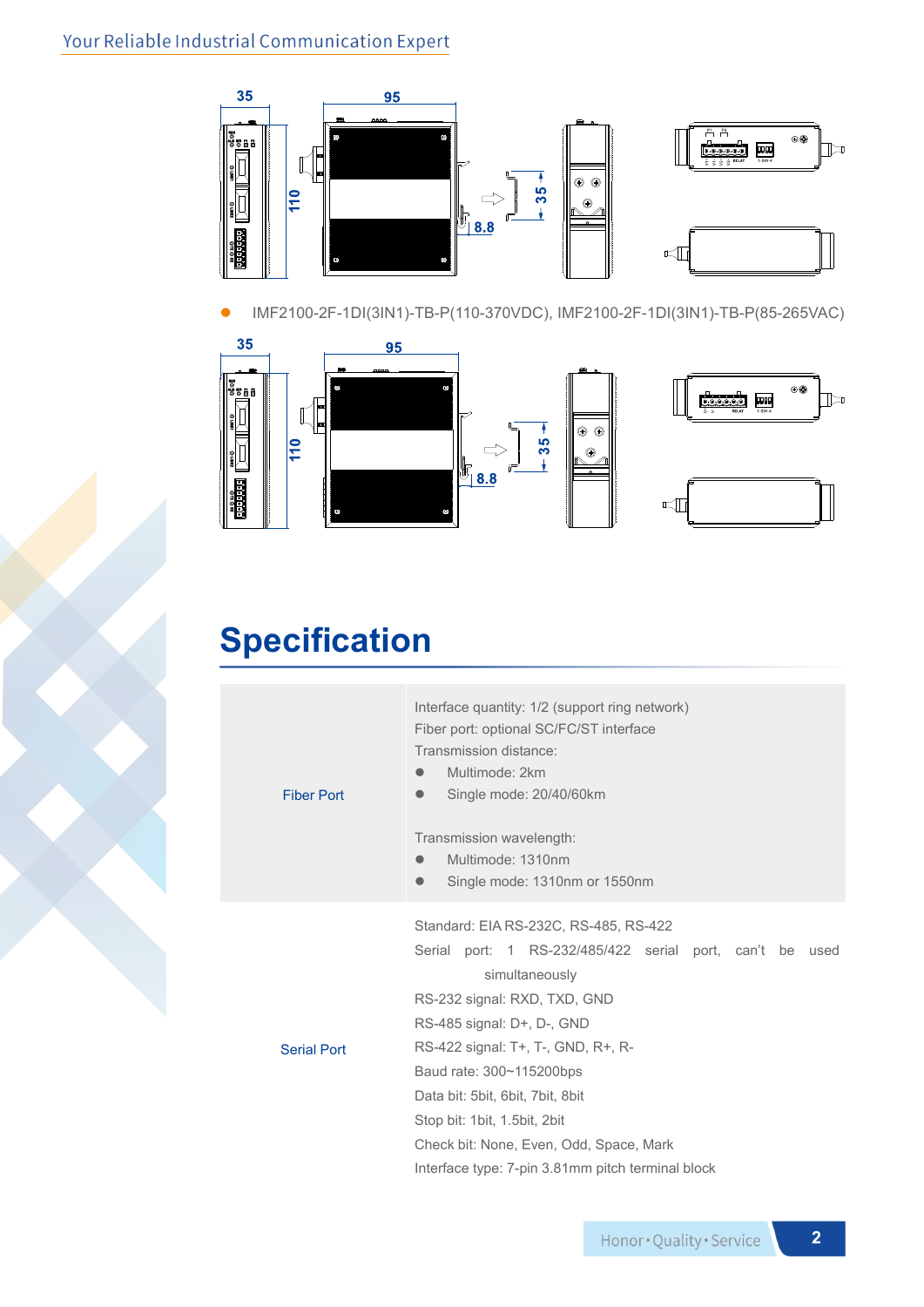| Relay quantity: 1 relay alarm output<br>Connection method: 6-pin 5.08mm pitch terminal block(relay<br>occupies 2 pins)<br><b>Relay</b><br>Current load: 1A@30VDC, 0.3A@125VAC<br>Default relay status: normally open<br>Power Supply Indicator, Fiber Port Connection Indicator,<br><b>LED Indicator</b><br>Master/Slave Indicator, Alarm Indicator, Serial Port Data Receiving<br>Indicator, Serial Port Data Sending Indicator<br>Support four optional power solutions, 12~48VDC (single power<br>supply), 12~48VDC (dual power supply), 110~370VDC or<br>85~265VAC<br>Solution 1<br>Power supply range: 12~48VDC<br>$\bullet$<br>Connection method: 6-pin 5.08mm pitch terminal blocks (power<br>$\bullet$<br>supply occupies 4 pins)<br>Power supply protection: built-in 2.0A over-current protection<br>and non-polarity<br>Power supply redundancy: support<br>Solution 2<br><b>Power Requirement</b><br>Power supply range: 12~48VDC<br>$\bullet$<br>Connection method: 6-pin 5.08mm pitch terminal blocks (power<br>$\bullet$<br>supply occupies 2 pins)<br>Power supply protection: built-in 2.0A over-current protection<br>$\bullet$<br>and non-polarity | Direction control: RS-485 adopts automatic data flow control<br>technology<br>Load capacity: RS-485 supports 32-point polling environment<br>(128-point could be customized)<br>RS-485 pull up/down resistor: $4.7$ k $\Omega$<br>RS-485 terminal resistance: built-in 120 $\Omega$ , could be controlled by DIP<br>switch<br>Transmission distance: RS-232 serial port, 15m;<br>RS-485/422 serial port, 1200m |
|-----------------------------------------------------------------------------------------------------------------------------------------------------------------------------------------------------------------------------------------------------------------------------------------------------------------------------------------------------------------------------------------------------------------------------------------------------------------------------------------------------------------------------------------------------------------------------------------------------------------------------------------------------------------------------------------------------------------------------------------------------------------------------------------------------------------------------------------------------------------------------------------------------------------------------------------------------------------------------------------------------------------------------------------------------------------------------------------------------------------------------------------------------------------------|----------------------------------------------------------------------------------------------------------------------------------------------------------------------------------------------------------------------------------------------------------------------------------------------------------------------------------------------------------------------------------------------------------------|
|                                                                                                                                                                                                                                                                                                                                                                                                                                                                                                                                                                                                                                                                                                                                                                                                                                                                                                                                                                                                                                                                                                                                                                       |                                                                                                                                                                                                                                                                                                                                                                                                                |
|                                                                                                                                                                                                                                                                                                                                                                                                                                                                                                                                                                                                                                                                                                                                                                                                                                                                                                                                                                                                                                                                                                                                                                       |                                                                                                                                                                                                                                                                                                                                                                                                                |
| Solution 3<br>Power supply range: 110~370VDC<br>Connection method: 6-pin 5.08mm pitch terminal blocks (power<br>supply occupies 2 pins)<br>Power supply protection: built-in 2.0A over-current protection<br>$\bullet$                                                                                                                                                                                                                                                                                                                                                                                                                                                                                                                                                                                                                                                                                                                                                                                                                                                                                                                                                |                                                                                                                                                                                                                                                                                                                                                                                                                |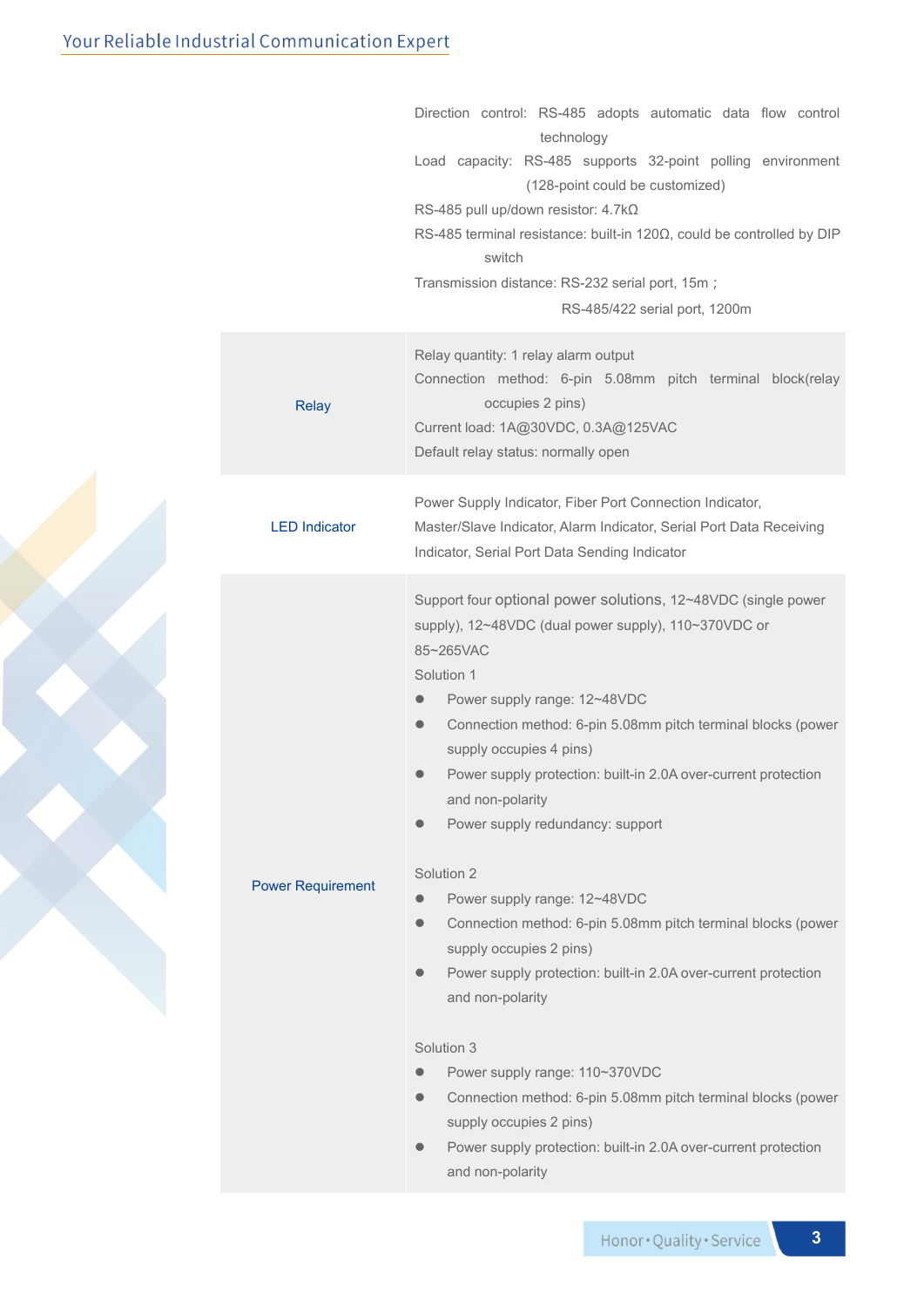|                                | Solution 4<br>Power supply range: 85~265VAC<br>Connection method: 6-pin 5.08mm pitch terminal blocks (power<br>$\bullet$<br>supply occupies 2 pins)<br>Power supply protection: built-in 2.0A over-current protection                                                                                         |  |  |  |
|--------------------------------|---------------------------------------------------------------------------------------------------------------------------------------------------------------------------------------------------------------------------------------------------------------------------------------------------------------|--|--|--|
| <b>Power Consumption</b>       | No-load: ≤3.0W@24VDC<br>Full-load: ≤3.4W@24VDC                                                                                                                                                                                                                                                                |  |  |  |
| <b>Environmental Limit</b>     | Operating temperature: -40~75°C<br>Storage temperature: -40~85°C<br>Relative humidity: 5% ~ 95% (no condensation)                                                                                                                                                                                             |  |  |  |
| <b>Physical Characteristic</b> | Housing: IP40 protection, metal<br>Installation: DIN-Rail mounting<br>Weight: ≤360g<br>Dimension (W x H x D): 35mm×110mm×95mm                                                                                                                                                                                 |  |  |  |
| <b>Industrial Standard</b>     | IEC 60950-1 / EN 60950-1: Safety<br>EN 55032: Conducted & Radiated Disturbances<br>IEC 61000-3-2 Harmonic Current Emission<br>IEC 61000-3-3 Voltage Fluctuation & Flicker<br>EN 55024<br>IEC 61000-4-2<br>IEC 61000-4-3<br>IEC 61000-4-4<br>IEC 61000-4-5<br>IEC 61000-4-6<br>IEC 61000-4-8<br>IEC 61000-4-11 |  |  |  |
| Certification                  | CE, FCC, RoHS                                                                                                                                                                                                                                                                                                 |  |  |  |

**4**